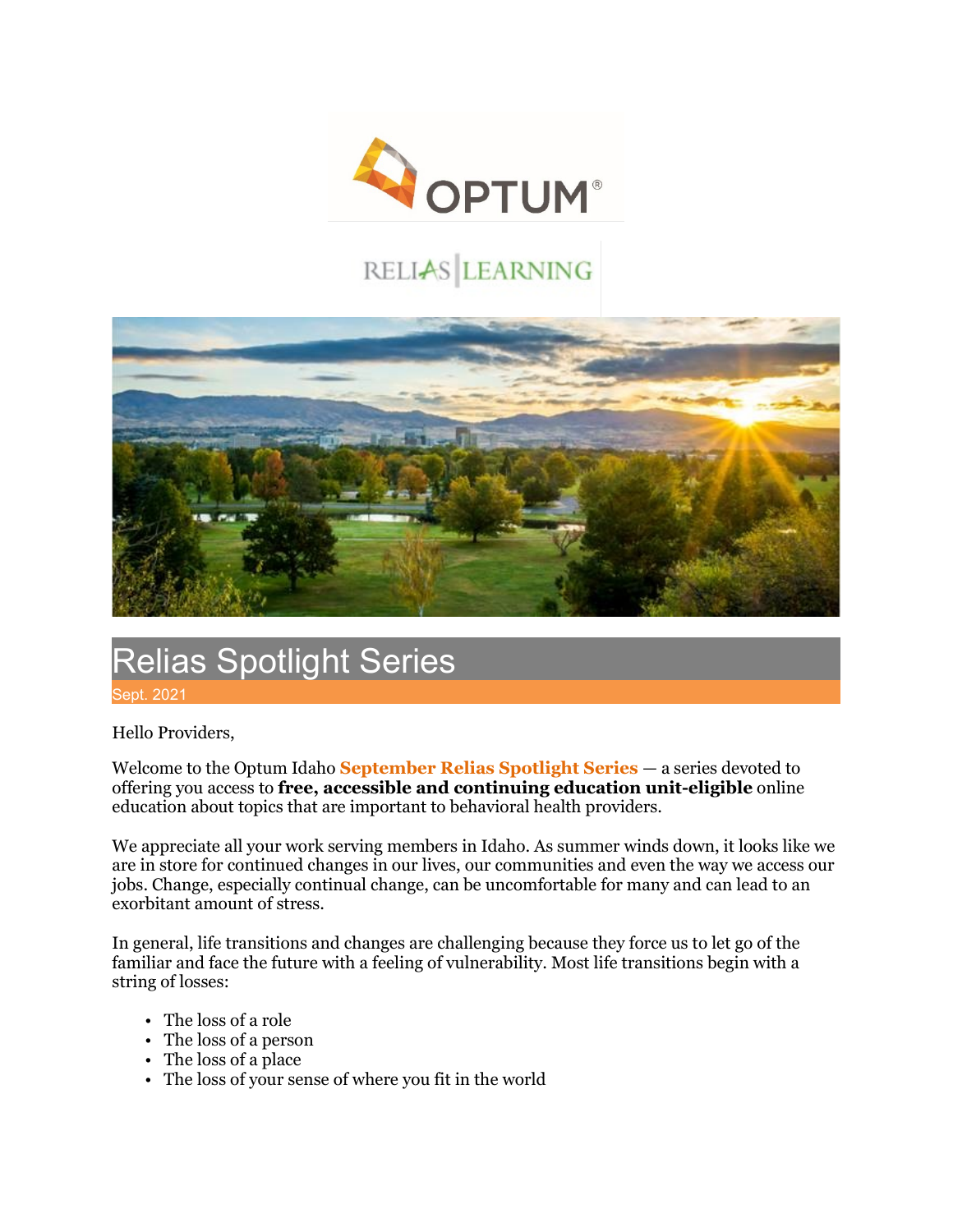With the many actions that culminate from life transitions, the action of suicide has a strong impact and universally jolts us in thought. Typically, what follows from this type of loss are questions and thoughts about the struggles that must have been heavily weighing on this person and others connected to them. The reasons may vary, and the questions can all too often remain unanswered. It can appear that suicide is tied to transitions culminating from a wide variety of sources that ripple onward and ultimately forge other transitions with those that are impacted by this loss.

The disruption leveled on family, friends, coworkers, acquaintances and society, in general, by the act of suicide brings a unique element to weathering transitions. Like seasonal changes, the weather patterns can be very unpredictable.

Each of us are uniquely different on how we respond and cope to an outcome like suicide, which impacts so many. We live in a culture that has taught us to be very uncomfortable with difficult topics, so we are anxious when they disrupt our lives naturally. Life transitions cause us to leave behind the familiar and force us to adjust to new ways of living, at least temporarily. Some of those struggling with suicidal tendencies do not always see the temporary aspect of the change that might be troubling them.



These transitions can leave us feeling completely unprepared, and they may throw us into a personal crisis or feeling shocked, angry, sad and withdrawn. Educating ourselves on suicide allows us to pursue care with those deeply impacted by it and better understand the elements that amplify it in our culture.

Relias offers FREE continuing education unit courses specifically geared towards your needs. If you would like more information and education around the topic of suicide, we encourage you to log into [Relias](https://optumidaho.training.reliaslearning.com/Users/Users.aspx)

and search for the following modules:

| Addressing Suicide in Adolescents and Transition Age<br>Youth | REL-BHC-0-ASATAY   |
|---------------------------------------------------------------|--------------------|
| Approaches to Community-Based Suicide Prevention              | REL-BHC-o-ACBSP    |
| Best Practices in Suicide Screening and Assessment            | REL-BHC-o-BPSSA    |
| Preventing Suicide in Youth: The Role of Paraprofessionals    | REL-BHC-0-PASRP    |
| Preventing Suicide in Adults: The Role of Paraprofessionals   | REL-BHC-0-PSARP    |
| Preventing Suicide Through Effective Postvention              | REL-BHC-0-PSTEP    |
| Suicide and Depression in Older Adults                        | REL-BHC-o-SDOA     |
| Suicide-Specific Interventions and Best Practices             | REL-BHC-o-MSRPPSLS |

Thank you again for the work that you do each day with our members so that Idaho can continue to improve access to behavioral health services. Optum is excited to offer these resources to you.